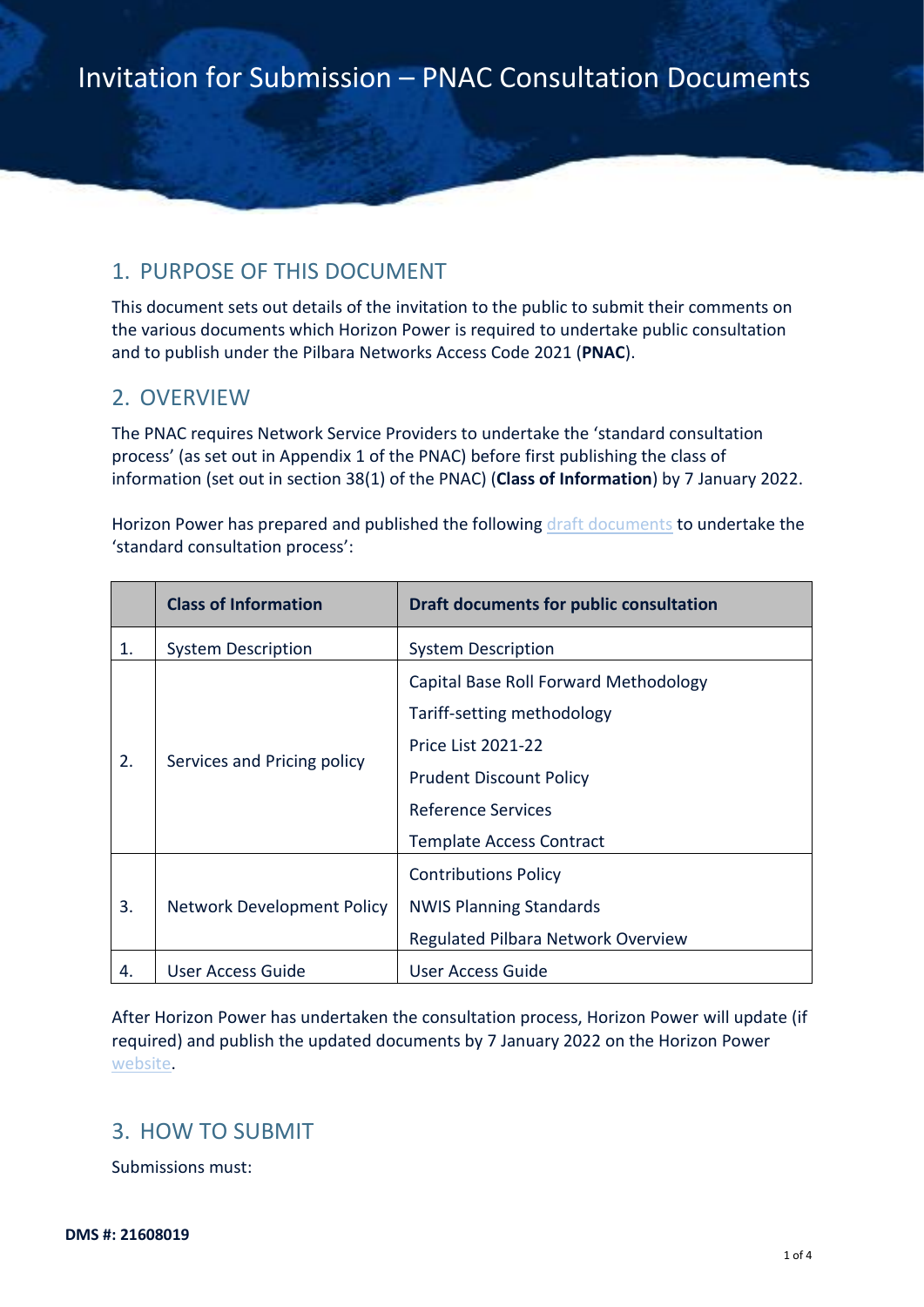- be sent via email to [Pilbara@horizonpower.com.au](mailto:Pilbara@horizonpower.com.au) by 5:00pm (Perth, Western Australia) Friday 27 August 2021 with the email subject line 'PNAC Consultation Documents';
- be in the format set out in Section [5;](#page-1-0) and
- include company name, contact name and contact details.

### 4. KEY DATES

| <b>Stages of Consultation Process</b> |                                                                                         | Date                          |  |  |
|---------------------------------------|-----------------------------------------------------------------------------------------|-------------------------------|--|--|
| <b>First round public submission</b>  |                                                                                         |                               |  |  |
| 1.                                    | Horizon Power publishes draft documents and<br>invitation for submission on its website | Friday 30 July 2021           |  |  |
| 2.                                    | Deadline for submission                                                                 | 5:00pm, Friday 27 August 2021 |  |  |
|                                       |                                                                                         | Perth, Western Australia      |  |  |
| <b>Final Decision</b>                 |                                                                                         |                               |  |  |
| 3.                                    | Horizon Power publishes final decision                                                  | Tuesday 19 October 2021       |  |  |
| <b>First Publication</b>              |                                                                                         |                               |  |  |
| 4.                                    | Horizon Power publishes final version of the<br>documents                               | By 7 January 2022             |  |  |

Horizon Power may, at its discretion:

- alter the key dates for Stages 2 or 3 (above) at any time subject to the minimum timeframes; and
- make a 'draft decision' and undertake 'second round public submissions' as,

set out in Appendix 1 of the PNAC, in which case Horizon Power will publish revised key dates on its [website.](https://nwis.com.au/access/)

### <span id="page-1-0"></span>5. FORMAT OF SUBMISSION

Horizon Power requests submissions be set out in the following table format:

| <b>Item</b>                     | Clause / section<br>reference | Comment / Issue | Recommendation |  |  |
|---------------------------------|-------------------------------|-----------------|----------------|--|--|
| Document A – System Description |                               |                 |                |  |  |
|                                 | insert                        | <u> insert</u>  | insert         |  |  |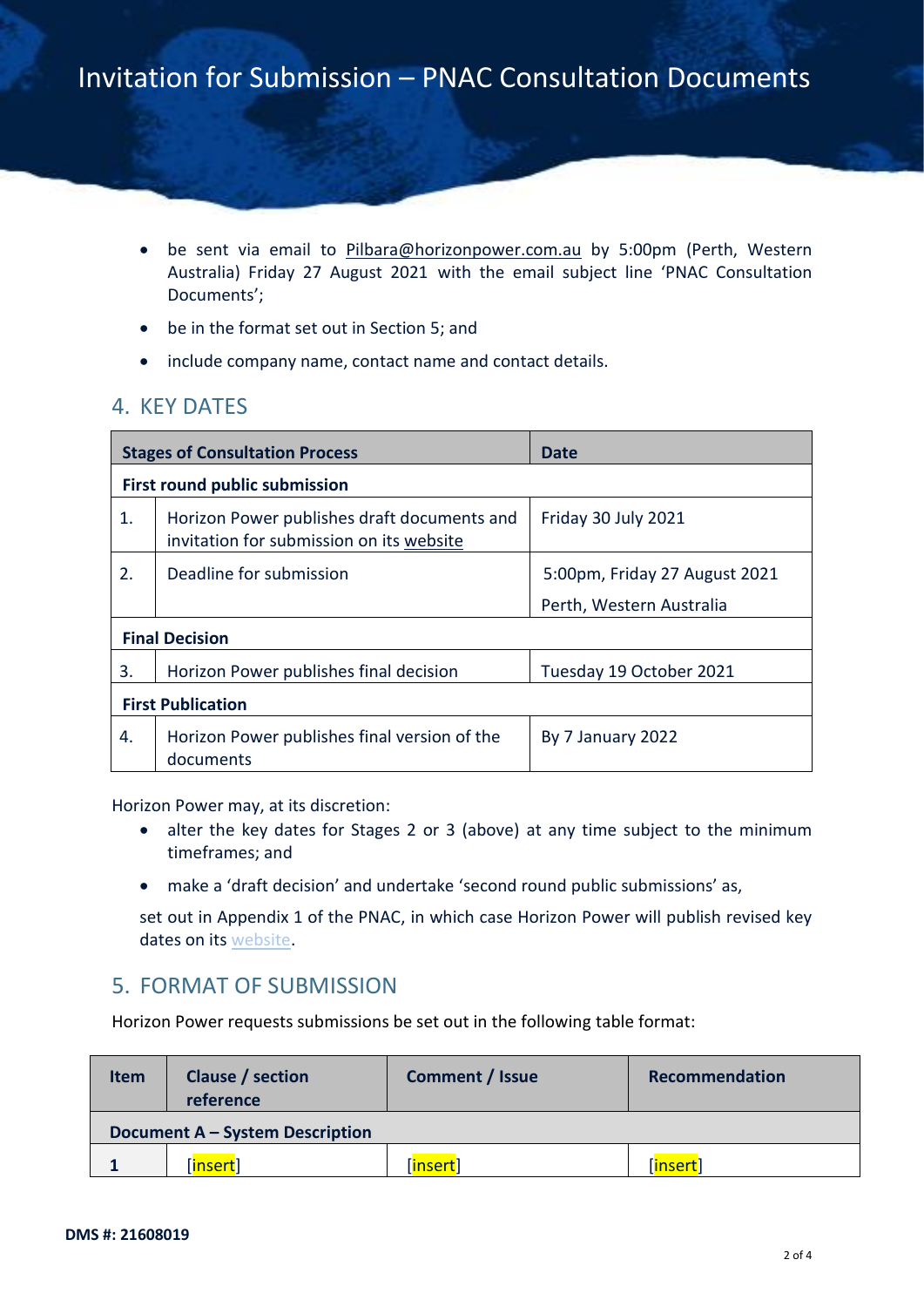| <b>Item</b>                                     | Clause / section<br>reference                      | <b>Comment / Issue</b>  | <b>Recommendation</b>   |  |  |
|-------------------------------------------------|----------------------------------------------------|-------------------------|-------------------------|--|--|
| $\overline{2}$                                  | [insert]                                           | [ <mark>insert</mark> ] | [insert]                |  |  |
|                                                 | Document B - Capital Base Roll Forward Methodology |                         |                         |  |  |
| $\mathbf{1}$                                    | [insert]                                           | [insert]                | [insert]                |  |  |
| $\overline{2}$                                  | [insert]                                           | [insert]                | [insert]                |  |  |
|                                                 | Document C - Tariff-setting methodology            |                         |                         |  |  |
| $\mathbf{1}$                                    | [insert]                                           | [insert]                | [insert]                |  |  |
| $\overline{2}$                                  | [insert]                                           | [insert]                | [insert]                |  |  |
|                                                 | Document D - Price List 2021-22                    |                         |                         |  |  |
| $\mathbf{1}$                                    | [ <mark>insert</mark> ]                            | [ <mark>insert</mark> ] | [insert]                |  |  |
| $\overline{2}$                                  | [insert]                                           | [insert]                | [insert]                |  |  |
|                                                 | <b>Document E - Prudent Discount Policy</b>        |                         |                         |  |  |
| $\mathbf{1}$                                    | [insert]                                           | [insert]                | [insert]                |  |  |
| $\overline{2}$                                  | [insert]                                           | [insert]                | [insert]                |  |  |
|                                                 | <b>Document F - Reference Services</b>             |                         |                         |  |  |
| $\mathbf{1}$                                    | [insert]                                           | [ <mark>insert</mark> ] | [insert]                |  |  |
| $\overline{2}$                                  | [insert]                                           | [insert]                | [insert]                |  |  |
|                                                 | <b>Document G-Template Access Contract</b>         |                         |                         |  |  |
| $\mathbf{1}$                                    | [ <mark>insert</mark> ]                            | [ <mark>insert</mark> ] | [insert]                |  |  |
| $\overline{2}$                                  | [insert]                                           | [insert]                | [insert]                |  |  |
| Document H - Contributions Policy               |                                                    |                         |                         |  |  |
| $\mathbf{1}$                                    | [insert]                                           | [ <mark>insert</mark> ] | [insert]                |  |  |
| $\overline{2}$                                  | [insert]                                           | [ <mark>insert</mark> ] | [insert]                |  |  |
| <b>Document I-NWIS Planning Standards</b>       |                                                    |                         |                         |  |  |
| $\mathbf{1}$                                    | [insert]                                           | [insert]                | [insert]                |  |  |
| $\overline{2}$                                  | [insert]                                           | [insert]                | [insert]                |  |  |
| Document J - Regulated Pilbara Network Overview |                                                    |                         |                         |  |  |
| $\mathbf{1}$                                    | [insert]                                           | [insert]                | [ <mark>insert</mark> ] |  |  |